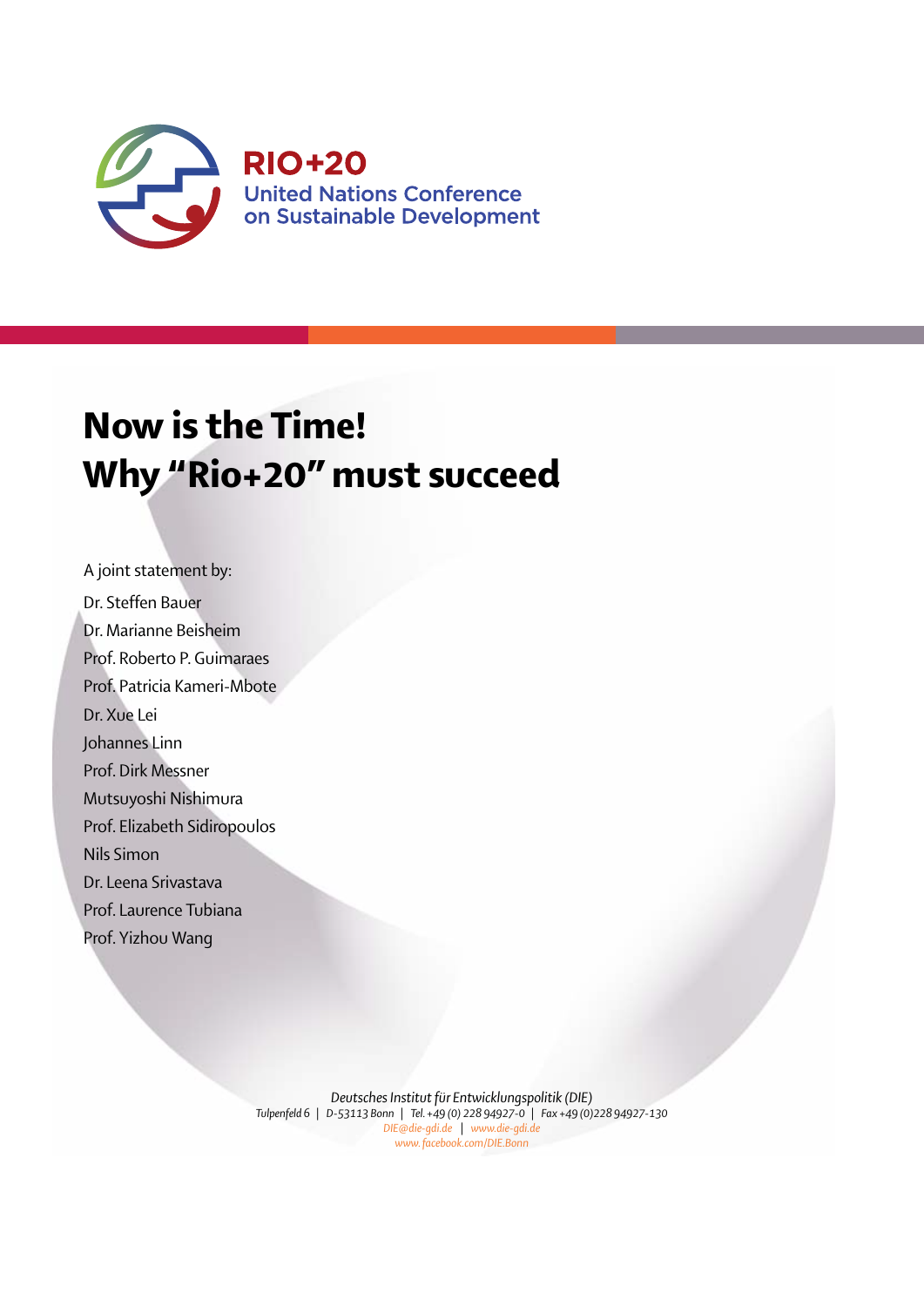## Now is the Time! Why "Rio+20" must succeed

In June 2012 world leaders will gather in Rio de Janeiro for the UN Conference on Sustainable Development ("Rio+20") to advance a global green economy in the context of sustainable development and poverty eradication. Moreover, governments pledged to kick start overdue reform of the United Nations institutional framework for sustainable development. We call upon the heads of state and government to seize this historic opportunity with bold decisions rather than continued incrementalism.

The international community has reached a strong and overarching consensus that the world needs a much smarter, more comprehensive model for sustainable development and poverty eradication. This is supposed to ensure "the balanced integration of economic development, social development and environmental protection", as reaffirmed by the UN General Assembly's very resolution that mandates the 2012 UN Conference on Sustainable Development. Moreover it is understood that the United Nations are to facilitate the global transformation towards a green economy through adequate institutional reform.

Similar proclamations have been made time and again. Too many opportunities have since been missed, too many commitments failed to be honored. Poverty remains a persistent challenge, even as the world economy grows at impressive rates. Meanwhile, the world environment continues to be exploited as if there were no planetary boundaries. In a view of unprecedented global systemic risks, as highlighted in recent years by the triple crisis of financial stability, food security and global warming, the time has come to act at last: Rio+20 presents a unique opportunity to finally reconcile economic prudence, social responsibility and environmental awareness. It must not be wasted yet again!

### *A green economy to advance sustainable development*

As the world braces for Rio+20, the notion of a "green economy" has become instrumental. Not only does it provide fresh impetus but also an overarching framework to transform the world economy into a more productive, truly sustainable and socially responsible global system given due consideration of development and equity issues.

The UN General Assembly has thus recognized it as a tangible framework to synthesize the economy and the environment pillars of sustainable development and emphasized the need to move towards a green economy *in the context of sustainable development and poverty eradication*. A green economy would thus aspire to realize innovation potentials, to harness renewable low-carbon energy sources, to support access to green technology, to build resource-efficient "smart" infrastructures and cities, to create green jobs and to value ecosystem services while keeping poverty alleviation and equity considerations at its core. It thus offers rational vantage points and suitable instruments for both developing and developed countries to pursue sustainable development within a coherent framework, in which global ambition and "bottom up" policy-making facilitate and amplify each other.

We hence implore our governments to translate the visionary notion of a green economy into a tangible roadmap for action. At the Rio+20 summit world leaders should rise to the occasion and agree upon an ambitious green economy strategy that gives equal emphasis to sustainable development and poverty eradication. As such the strategy will need to be solid enough to serve the present and future generations of the world as a whole, and flexible enough to meet the needs of every individual country.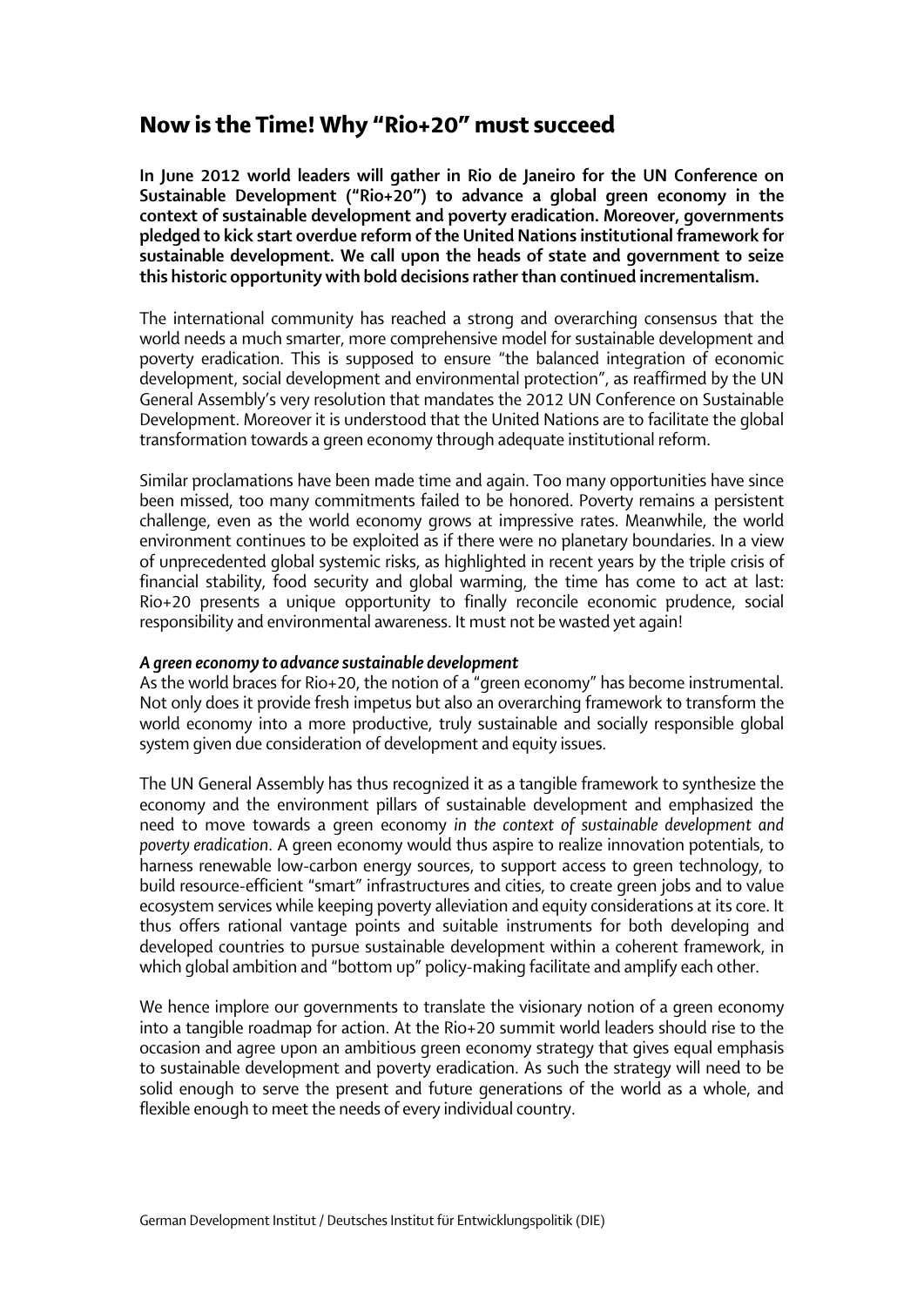#### *One UN System that delivers*

The United Nations are instrumental to implement a vision of such universal scope. Yet, in their present state they are hardly fit to deliver on a scale commensurate to this ambition. At Rio, governments must finally enable UN institutions to live up to their mandates! The prolonged inadequacy of the status quo is simply unacceptable. Inconsistent policies, uncertain and insufficient provision of funds and institutional fragmentation – all of which is exacerbated by inter-agency bickering – increase the costs of the system and hinder the efficient and effective delivery of results. Ultimately, this is detrimental to the aspirations of developed and developing nations alike.

As highlighted by the Secretary-General's High-Level Panel on System-wide Coherence in its 2006 report "Delivering as One", the United Nations require stronger authority and better instruments if they are to tap their full potential in advancing sustainable development. This is particularly apparent in the realm of international environmental governance.

#### *A breakthrough to boost International Environmental Governance*

Much like the global financial system, the world environment bears profound systemic risks for the international system, the global economy and thereby the prospects of human development. It is in urgent need of an authoritative global advocate. Indeed, preservation of the world environment is in the best global interest: While the prospective costs of inaction will be immense for both developed and developing countries, sustainable development in a green economy can benefit all. Yet, the prevailing incrementalism in international environmental governance falls shamefully short of what is necessary. At Rio governments must finally overcome the debilitating incrementalism of UN reform. If the United Nations are ever to walk the talk as purveyors of sustainable development, the summit calls for some far reaching decisions on international environmental governance.

Guided by the principle that form should follow function, any substantive reform of international environmental governance will need to adequately reflect development concerns of individual countries within ecologically responsible limits. To this end, the United Nations' environmental institutions will need to be responsive to and coherent with broader development objectives. Adequate and predictable funding and a sound scientific basis as well as credible commitments to capacity development and technology transfer will be essential to build and maintain universal ownership and trust. Again, while there is broad and explicit Intergovernmental consensus on these functional objectives of prospective reform, the reality of international environmental governance lags behind.

Meanwhile, intergovernmental deliberations have crystallized into two concrete options to overcome the status quo:

- an organizational "umbrella" to restructure the very ways in which the United Nations run their environmental and sustainable development policies;
- a UN specialized agency that builds on the United Nations Environment Programme, i.e. the centerpiece of the current architecture of international environmental governance.

A priori, neither option can be considered better than the other. Attention to detail will be paramount. Both options clearly point beyond the incrementalism that has stalled international environmental governance reform in the past. Either option will require bold decision making at Rio, including a clear mandate for broader reform.